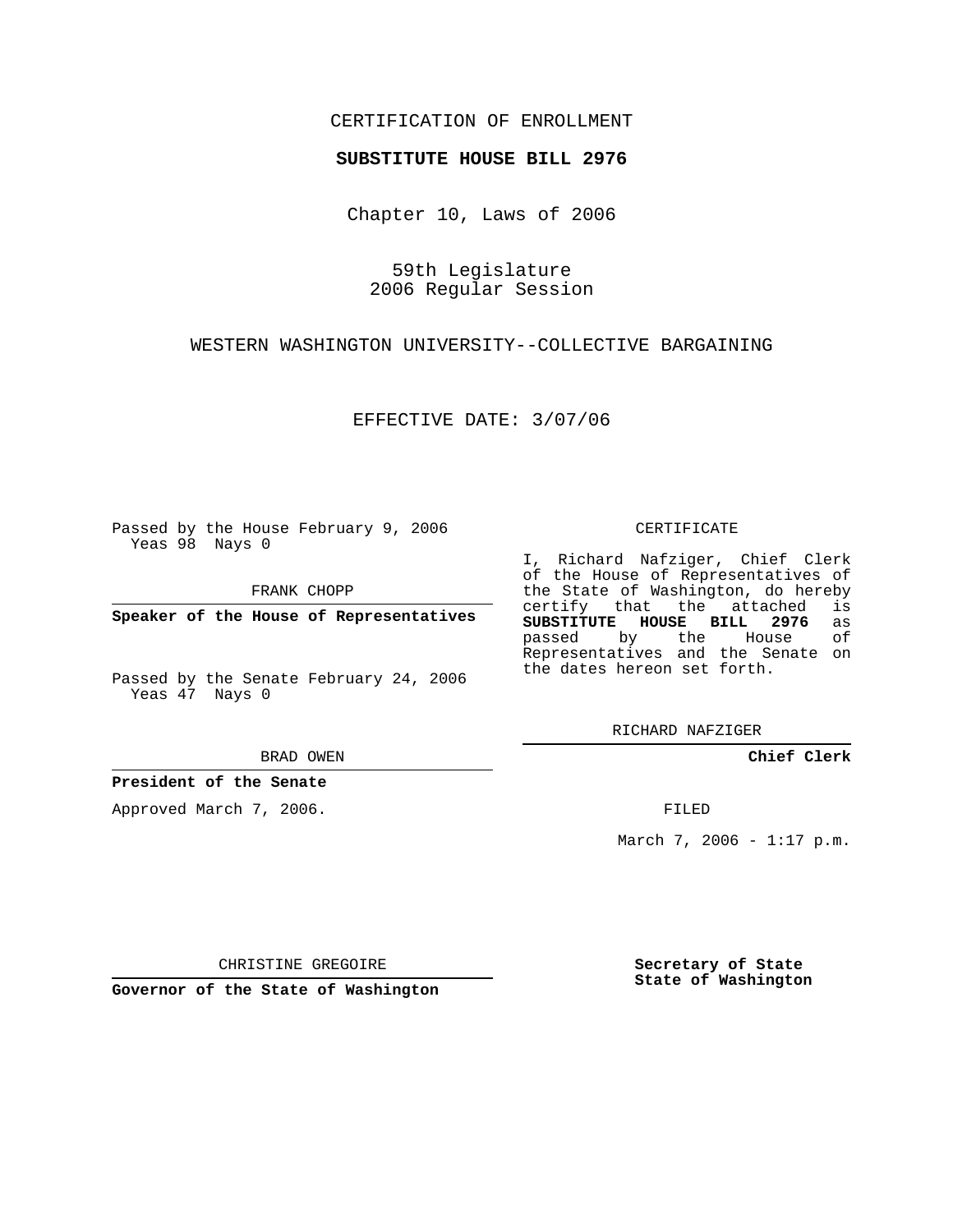# **SUBSTITUTE HOUSE BILL 2976** \_\_\_\_\_\_\_\_\_\_\_\_\_\_\_\_\_\_\_\_\_\_\_\_\_\_\_\_\_\_\_\_\_\_\_\_\_\_\_\_\_\_\_\_\_

\_\_\_\_\_\_\_\_\_\_\_\_\_\_\_\_\_\_\_\_\_\_\_\_\_\_\_\_\_\_\_\_\_\_\_\_\_\_\_\_\_\_\_\_\_

Passed Legislature - 2006 Regular Session

### **State of Washington 59th Legislature 2006 Regular Session**

**By** House Committee on Appropriations (originally sponsored by Representatives Sommers, Hasegawa, Linville, P. Sullivan, Quall, Kenney and Conway)

READ FIRST TIME 01/26/06.

 1 AN ACT Relating to implementing a collective bargaining agreement 2 with Western Washington University; amending 2005 c 518 s 963 3 (uncodified); and declaring an emergency.

4 BE IT ENACTED BY THE LEGISLATURE OF THE STATE OF WASHINGTON:

 5 **Sec. 1.** 2005 c 518 s 963 (uncodified) is amended to read as 6 follows:

 **COLLECTIVE BARGAINING AGREEMENT--((WPEA)) PSE/PROFESSIONAL ((LOCAL 365 UNIT C)) TECHNICAL EMPLOYEES--WESTERN WASHINGTON UNIVERSITY.** Budget amounts reflect the collective bargaining agreement reached 10 between the Western Washington University and the public school 11 employees of Washington ((Public Employees Association bargaining unit 12 (e)) professional technical employees under the personnel system reform act of 2002. For employees covered under this agreement, provisions 14 include a 3.2% salary increase effective retroactive to July 1, 2005. Provisions also include a 1.6% increase effective July 1, 2006, until June 30, 2007, and for implementation of the department of personnel 2002 salary survey for classes more than 25% below market rates.